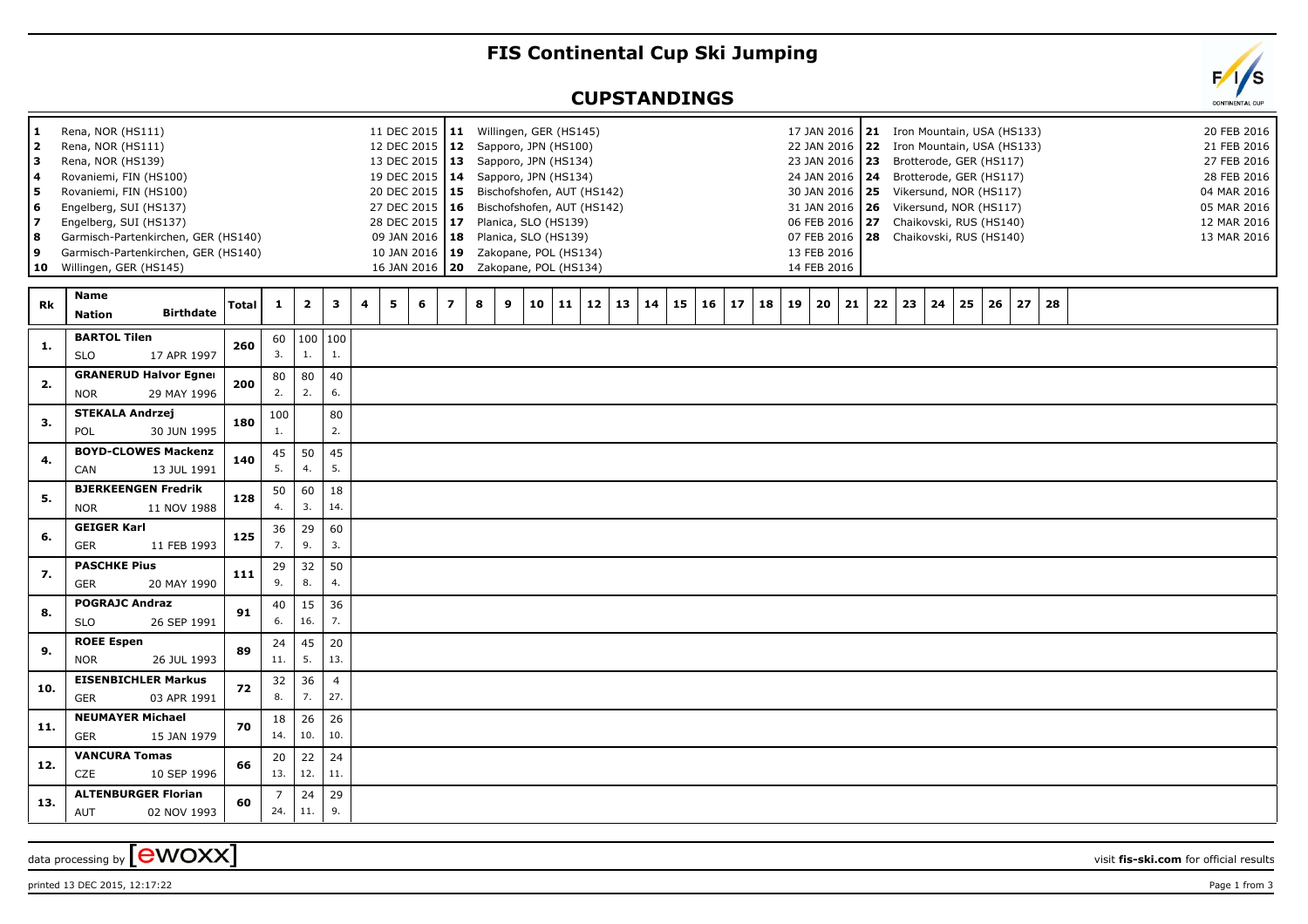| <b>Rk</b> | Name<br><b>Birthdate</b><br><b>Nation</b>          | <b>Total</b> | $\mathbf{1}$                   | $\mathbf{2}$          | $\mathbf{3}$           | $\overline{\mathbf{4}}$ | 5 | 6 | $\overline{z}$ | 8 | 9 | 10 | $11 \mid 12$ | 13 | 14 | $15 \mid 16$ | 17 | 18 | 19 | 20 | 21 | 22 | 23 | 24 | 25 | 26 | 27 | 28 |  |  |  |
|-----------|----------------------------------------------------|--------------|--------------------------------|-----------------------|------------------------|-------------------------|---|---|----------------|---|---|----|--------------|----|----|--------------|----|----|----|----|----|----|----|----|----|----|----|----|--|--|--|
| 14.       | <b>LINDVIK Marius</b><br>27 JUN 1998<br><b>NOR</b> | 55           |                                | 40<br>6.              | 15<br>16.              |                         |   |   |                |   |   |    |              |    |    |              |    |    |    |    |    |    |    |    |    |    |    |    |  |  |  |
| 15.       | <b>NAGLIC Tomaz</b><br><b>SLO</b><br>18 JUL 1989   | 51           | $\overline{\mathbf{3}}$<br>28. | 16<br>15.             | 32<br>8.               |                         |   |   |                |   |   |    |              |    |    |              |    |    |    |    |    |    |    |    |    |    |    |    |  |  |  |
| 16.       | <b>SJOEEN Phillip</b><br>24 DEC 1995<br><b>NOR</b> | 42           | 9<br>22.                       | 11<br>20.             | 22<br>12.              |                         |   |   |                |   |   |    |              |    |    |              |    |    |    |    |    |    |    |    |    |    |    |    |  |  |  |
| 16.       | <b>ASCHENWALD Philipp</b><br>AUT<br>12 NOV 1995    | 42           | 11<br>20.                      | 13<br>18.             | 18<br>14.              |                         |   |   |                |   |   |    |              |    |    |              |    |    |    |    |    |    |    |    |    |    |    |    |  |  |  |
| 18.       | <b>SIEGEL David</b><br>28 AUG 1996<br><b>GER</b>   | 41           | 26<br>10.                      | $\overline{2}$<br>29. | 13<br>18.              |                         |   |   |                |   |   |    |              |    |    |              |    |    |    |    |    |    |    |    |    |    |    |    |  |  |  |
| 19.       | <b>KLUSEK Bartlomiej</b><br>15 JAN 1993<br>POL     | 34           |                                | 20<br>13.             | 14<br>17.              |                         |   |   |                |   |   |    |              |    |    |              |    |    |    |    |    |    |    |    |    |    |    |    |  |  |  |
| 20.       | <b>KOZISEK Cestmir</b><br>09 NOV 1991<br>CZE       | 29           | 22<br>12.                      |                       | $\overline{7}$<br>24.  |                         |   |   |                |   |   |    |              |    |    |              |    |    |    |    |    |    |    |    |    |    |    |    |  |  |  |
| 21.       | <b>MIETUS Krzysztof</b><br>POL<br>08 MAR 1991      | 27           | 15<br>16.                      | 12<br>19.             |                        |                         |   |   |                |   |   |    |              |    |    |              |    |    |    |    |    |    |    |    |    |    |    |    |  |  |  |
| 22.       | <b>TOLLINGER Elias</b><br>AUT<br>25 MAR 1995       | 25           |                                | $14 \mid 11$<br>17.   | 20.                    |                         |   |   |                |   |   |    |              |    |    |              |    |    |    |    |    |    |    |    |    |    |    |    |  |  |  |
| 23.       | <b>WOLNY Jakub</b><br>POL<br>15 MAY 1995           | 21           | 18<br>14.                      |                       | $\overline{3}$<br>28.  |                         |   |   |                |   |   |    |              |    |    |              |    |    |    |    |    |    |    |    |    |    |    |    |  |  |  |
| 23.       | <b>FUCHS Tim</b><br><b>GER</b><br>03 AUG 1997      | 21           | 13<br>18.                      | 8<br>23.              |                        |                         |   |   |                |   |   |    |              |    |    |              |    |    |    |    |    |    |    |    |    |    |    |    |  |  |  |
| 25.       | <b>HVALA Jaka</b><br><b>SLO</b><br>15 JUL 1993     | 20           | 10<br>21.                      |                       | 10<br>21.              |                         |   |   |                |   |   |    |              |    |    |              |    |    |    |    |    |    |    |    |    |    |    |    |  |  |  |
| 25.       | <b>WINTER Paul</b><br>05 OCT 1997<br><b>GER</b>    | 20           |                                | 18<br>14.             | $\overline{2}$<br>29.  |                         |   |   |                |   |   |    |              |    |    |              |    |    |    |    |    |    |    |    |    |    |    |    |  |  |  |
| 27.       | ZOGRAFSKI Vladimir<br><b>BUL</b><br>14 JUL 1993    | 16           |                                | 10<br>21.             | 6<br>25.               |                         |   |   |                |   |   |    |              |    |    |              |    |    |    |    |    |    |    |    |    |    |    |    |  |  |  |
| 28.       | <b>KAELIN Pascal</b><br>SUI<br>11 JAN 1993         | 15           | 12<br>19.                      | 3<br>28.              |                        |                         |   |   |                |   |   |    |              |    |    |              |    |    |    |    |    |    |    |    |    |    |    |    |  |  |  |
| 29.       | <b>ZNISZCZOL Aleksander</b><br>POL<br>08 MAR 1994  | 14           | 14<br>17.                      |                       |                        |                         |   |   |                |   |   |    |              |    |    |              |    |    |    |    |    |    |    |    |    |    |    |    |  |  |  |
| 30.       | <b>STURSA Vojtech</b><br>CZE<br>03 AUG 1995        | 13           | 8<br>23.                       |                       | $5\phantom{.0}$<br>26. |                         |   |   |                |   |   |    |              |    |    |              |    |    |    |    |    |    |    |    |    |    |    |    |  |  |  |
| 31.       | <b>TOROK Eduard</b><br>ROU<br>02 MAY 1997          | 12           | 6<br>25.                       | 6<br>25.              |                        |                         |   |   |                |   |   |    |              |    |    |              |    |    |    |    |    |    |    |    |    |    |    |    |  |  |  |
| 31.       | <b>HUBER Stefan</b><br>08 MAR 1994<br>AUT          | 12           |                                |                       | 12<br>19.              |                         |   |   |                |   |   |    |              |    |    |              |    |    |    |    |    |    |    |    |    |    |    |    |  |  |  |

data processing by **CWOXX** visit **fis-ski.com** for official results